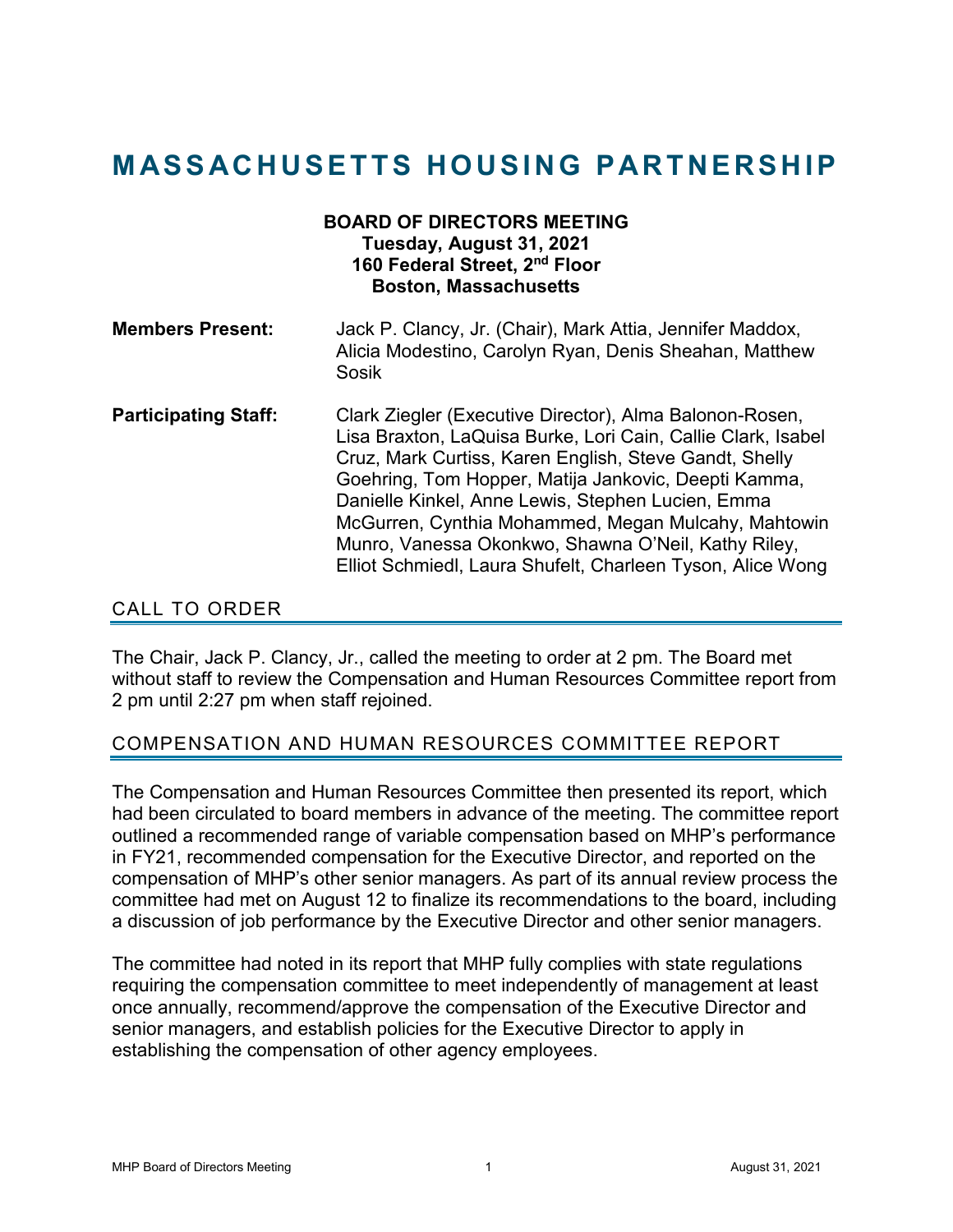Mr. Clancy reported that the members of the Compensation Committee felt that Clark Ziegler's performance over the past year had been superlative as reflected by goal attainment, his decisiveness in steering MHP's operations through COVID, his visibility to the MHP team, his and MHP's visibility with key state affordable housing decisionmakers, and organizational change and succession planning initiatives. Several members of the board also commented on Mr. Ziegler's and MHP's outstanding performance including how MHP has very much stepped up to support and manage several COVID-related state and other programs including the Homeowner Assistance Fund that will be discussed later in the meeting.

Mr. Clancy also reported that Mr. Ziegler had been adamant about not receiving a merit increase a year earlier, that the compression between his and several members of the executive team's compensation had tightened over the years, and that considering his long-term performance and tenure he is not as high within his salary grade range as the committee feels is appropriate. These factors were reflected in the committee's recommendation for Mr. Ziegler's salary adjustment and variable compensation.

In the absence of staff, upon motion duly made by Mr. Sosik and seconded by Mr. Sheahan, it was

VOTED: To approve the compensation proposal as set forth in the report of the Compensation and Human Resources Committee.

Mr. Clancy polled the directors. Mr. Clancy, Ms. Modestino, Ms. Ryan, Mr. Sheahan and Mr. Sosik voted affirmatively and Ms. Maddox and Mr. Attia abstained.

## APPROVAL OF MINUTES

Upon a motion made by Ms. Ryan and seconded by Ms. Modestino, it was:

**VOTED:** To approve the minutes of the June 29 and July 27, 2021 meetings.

Upon polling, Mr. Clancy, Ms. Maddox, Ms. Modestino, Ms. Ryan, Mr. Sheahan and Mr. Sosik voted affirmatively. Mr. Attia abstained.

Mr. Ziegler introduced Peter Hollands who leads the community development group at Boston Private Bank and attended to learn more about MHP's work.

#### MHP MANAGEMENT AND FINANCE

The Executive Team report and goals reports were submitted in writing in advance of the meeting.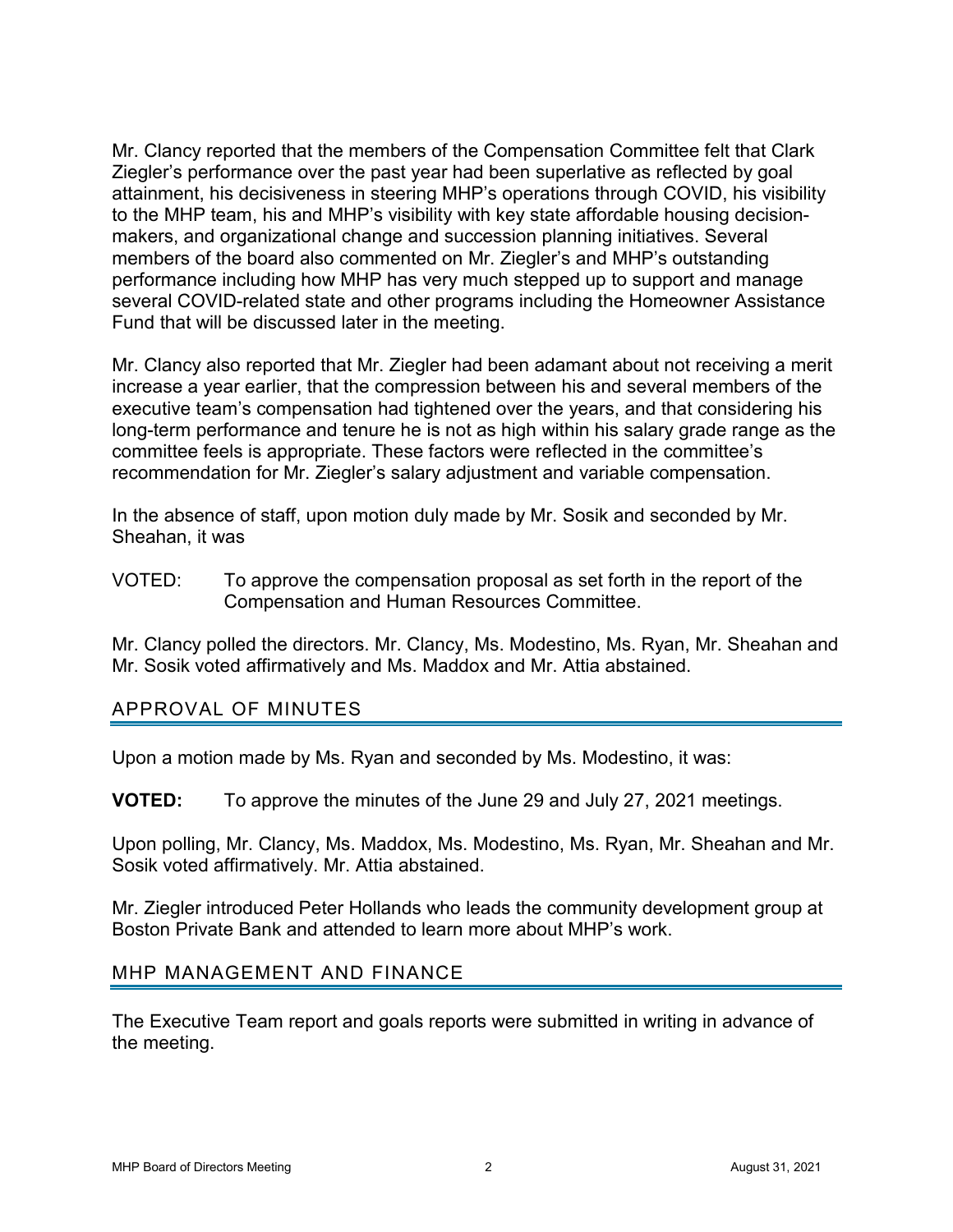Ms. Tyson went through the year-end financial report, stating that MHP is in excellent financial condition. Cash flow of \$3.6 million exceeded the three-year goal, with \$11.5 million in cash flow at year end. Capital expenditures in FY21 were higher than normal due to the new space buildout.

The lending team met or exceeded its targets for three-year goals. It fell short of its goal to stabilize 400 units, ending the year at 329 units (primarily reflecting the Salem Heights development).

Mr. Ziegler introduced MHP's new Communications Coordinator, Lisa Braxton, to provide the communications report in Mr. Lodi's absence. She reported that the communications team is responsible for producing content to raise awareness about MHP's work as measured via click-throughs, impressions and other metrics. The team was on track to meet its one million impressions goal, though numbers had decreased in the spring due to a staff shift and workload. IHeartMedia ads drove many new customers to MHP and those marketing efforts are part of an overall strategy to increase homeownership, especially in communities of color.

The homeownership team was able to exceed its primary goal of reaching more underserved households. Loan performance has been very strong even during the pandemic. Delinquency and foreclosure rates are low at 2.43% and 0.4% respectively.

The board and staff discussed the implications of recent barriers to development of affordable housing on public land. In particular, some advocates are arguing that prevailing wage and public construction laws apply to affordable housing developments built on public (or formerly public) land. Ms. Ryan indicated that the Greater Boston Chamber of Commerce would be willing and interested in providing support and has an advisory board focused on issuing amicus briefs. Ultimately the legal issues may need to be determined through litigation in superior court.

## Massachusetts Homeowner Assistance Fund (HAF)

Massachusetts received \$178 million in federal funding from the Homeownership Assistance Fund (HAF). The allowable uses are broad, and the most effective strategy will be to have a statewide platform that allows homeowners to apply for assistance, backstopped by nonprofit homeownership counseling agencies. Through several discussions among the agencies, it became clear that MHP was best positioned to implement the program given its existing homebuyer support programs and historical work with lenders to resolve problem loans. Mr. Ziegler asked for the board's authorization to enter into a contract with the Executive Office for Administration and Finance to administer the HAF Program.

Mr. Attia offered full support of the vote and highlighted MHP's early work in developing the program to date.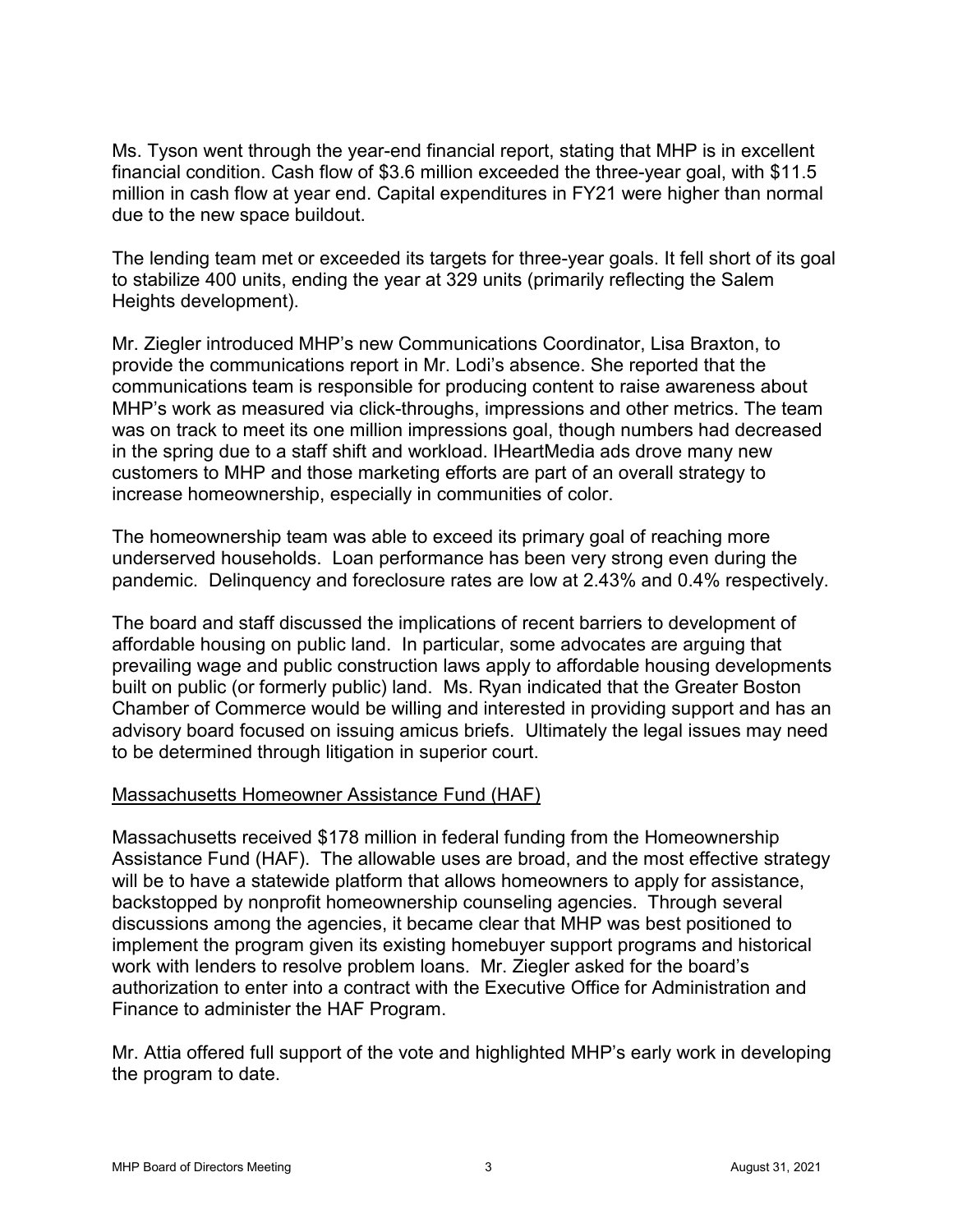Mr. Sheahan acknowledged that the engagement would be a big lift, likening it to how the banking industry experienced standing up Paycheck Protection Program (PPP).

The Commonwealth's experience with providing COVID-related rental assistance has demonstrated the need to be over-prepared for any level of demand. Modeling and assessment of the current financial condition indicates that the HAF team and proposed portal can handle the volume. Based on current data, the team expects to receive approximately 18,000 applications, and MHP would be providing assistance to around 1,500 to 2,000 homeowners a month over the next year.

Ms. Modestino asked if other agencies could forward interested households to HAF to create an even bigger funnel. She was concerned because, in other states, emergency rental assistance appeared to get caught in red tape. The proposed Massachusetts HAF Program will not cap the amount of assistance per household, but appropriate checkpoints must be implemented to ensure program administration complies with applicable rules and minimum eligibility requirements.

The Massachusetts Bankers Association has provided early feedback on the proposed HAF program, and the Division of Banks will be provide direct notifications to lenders and servicers statewide. Around the country, getting a nationwide view about how best to engage with servicers is still an evolving question.

Mr. Curtiss recognized Mr. Schmiedl, Mr. Worsham and others on staff for their hard work, saying that the HAF effort is a very big lift for MHP and it took a lot of work to issue a request for proposals.

The board discussed how MHP's involvement in this program might interfere with the ability to advance other goals and opportunities. The program will provide administrative fees to fund new hiring and other capacity building for the HAF program, although Mr. Ziegler noted that MHP would need to remain mindful of the impact on other FY22 organizational goals. MHP would ideally like to have a HAF project manager under contract by October 1.

Upon a motion made by Mr. Sosik and seconded by Ms. Maddox, it was

**VOTED:** To authorize the Executive Director, in the name of and on behalf of the Massachusetts Housing Partnership Fund Board, to execute and deliver contracts, agreements and other documents and to grant approvals and take such other actions that are reasonable and necessary to implement the Massachusetts Homeowner Assistance Fund. This authorization includes, but is not limited to, a program administration contract with the Executive Office for Administration and Finance, a contract with the selected service provider, and contracts with selected homeownership counseling agencies. The Executive Director may delegate this authority in whole or in part to the Managing Director, Chief Financial and Administrative Officer and/or General Counsel.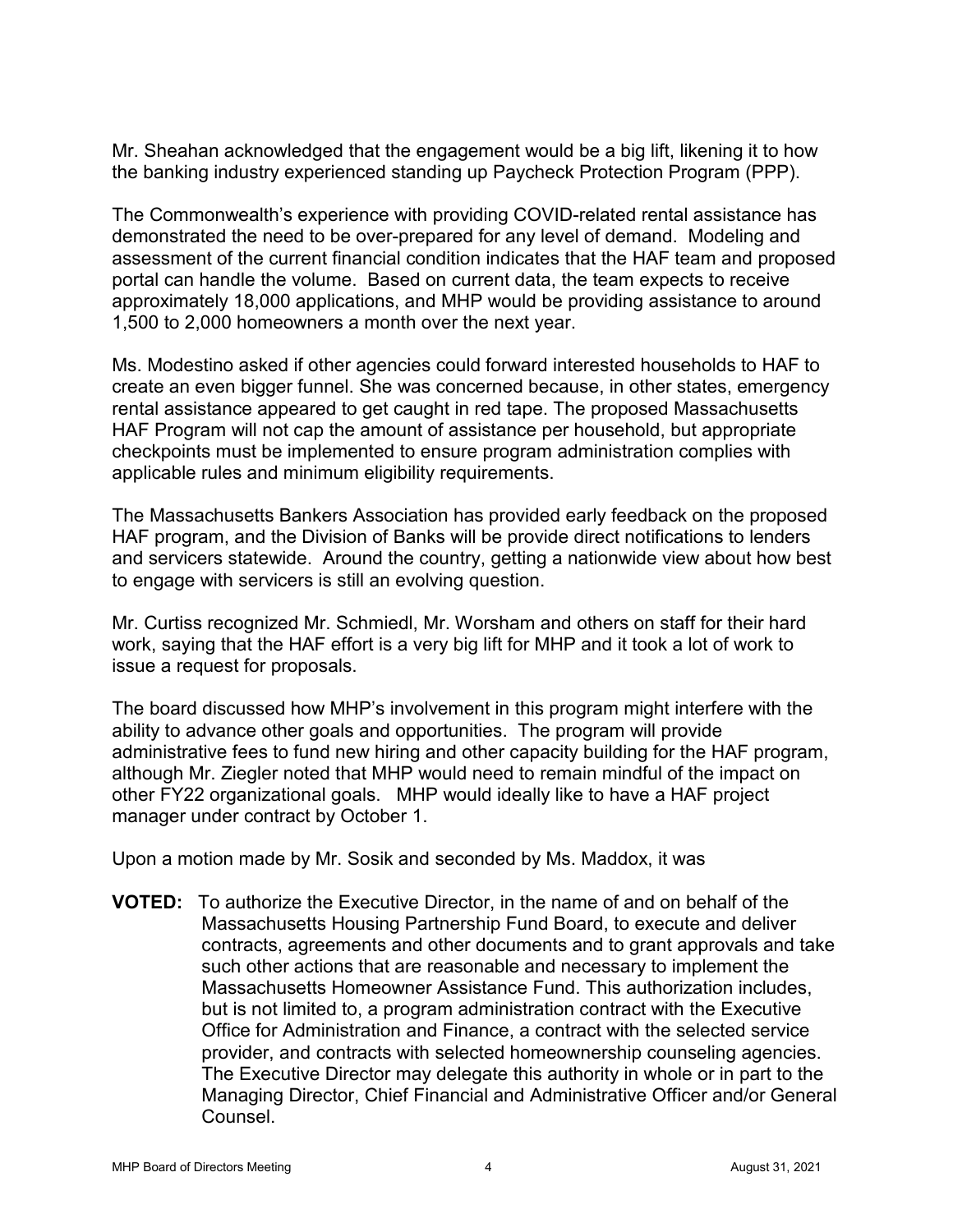Mr. Clancy polled the directors, with Mr. Clancy, Mr. Attia, Ms. Maddox, Ms. Modestino, Ms. Ryan, Mr. Sheahan and Mr. Sosik voting affirmatively.

Mr. Ziegler flagged that borrower survey results were in the board materials, and they are even more positive than usual. Lowering the credit score requirements has increased the number of households of color that we are serving.

## LOAN PROPOSALS

#### Tavernier Place, Acton

Mr. Clancy abstained from the discussion because Community Teamwork Inc. (CTI) is a substantial customer of Enterprise Bank.

Ms. O'Neil presented the loan proposal for this \$2.4 million loan for 30 one-bedroom units for seniors and people with disabilities. Common Ground Development Corp. is a repeat sponsor for MHP. This is a Chapter 40B development with services including meal deliveries, transportation, visiting nurses, events. CTI is the sponsor and has a long history with MHP.

Upon a motion made by Mr. Sheahan and seconded by Mr. Sosik, it was

**VOTED:** To authorize a first mortgage loan of up to \$2,350,000 pursuant to MHP's Permanent Financing Programs, utilizing funds available to MHP pursuant to Chapter 102 of the Acts of 1990 or through other agreements with banks, for the Tavernier Place Project in Acton (the Loan). The Loan shall be consistent with MHP's Loan Policy for its Permanent Financing Programs (the Loan Policy) and the Tavernier Place Credit Analysis dated 8/31/2021 including all special conditions contained therein, and presented in the 08/31/2021 MHP briefing materials, as the same may be modified pursuant to the Loan Policy. MHP commitment for the Loan shall expire if the loan closing does not occur by 4/30/2024.

Ms. Kinkel polled the directors. Mr. Attia, Ms. Maddox, Ms. Modestino, Ms. Ryan, Mr. Sheahan and Mr. Sosik voted affirmatively, with Mr. Clancy abstaining.

#### 9 Leyland Street, Boston

Ms. Balonon-Rosen presented the loan proposal on behalf of Mr. Hanifin. The \$3.45M loan will finance new construction of senior housing in Upham's Corner. The development is cosponsored by Dorchester Bay Economic Development Corporation and Hebrew Senior Life, the latter of which will handle lease-up and building operations.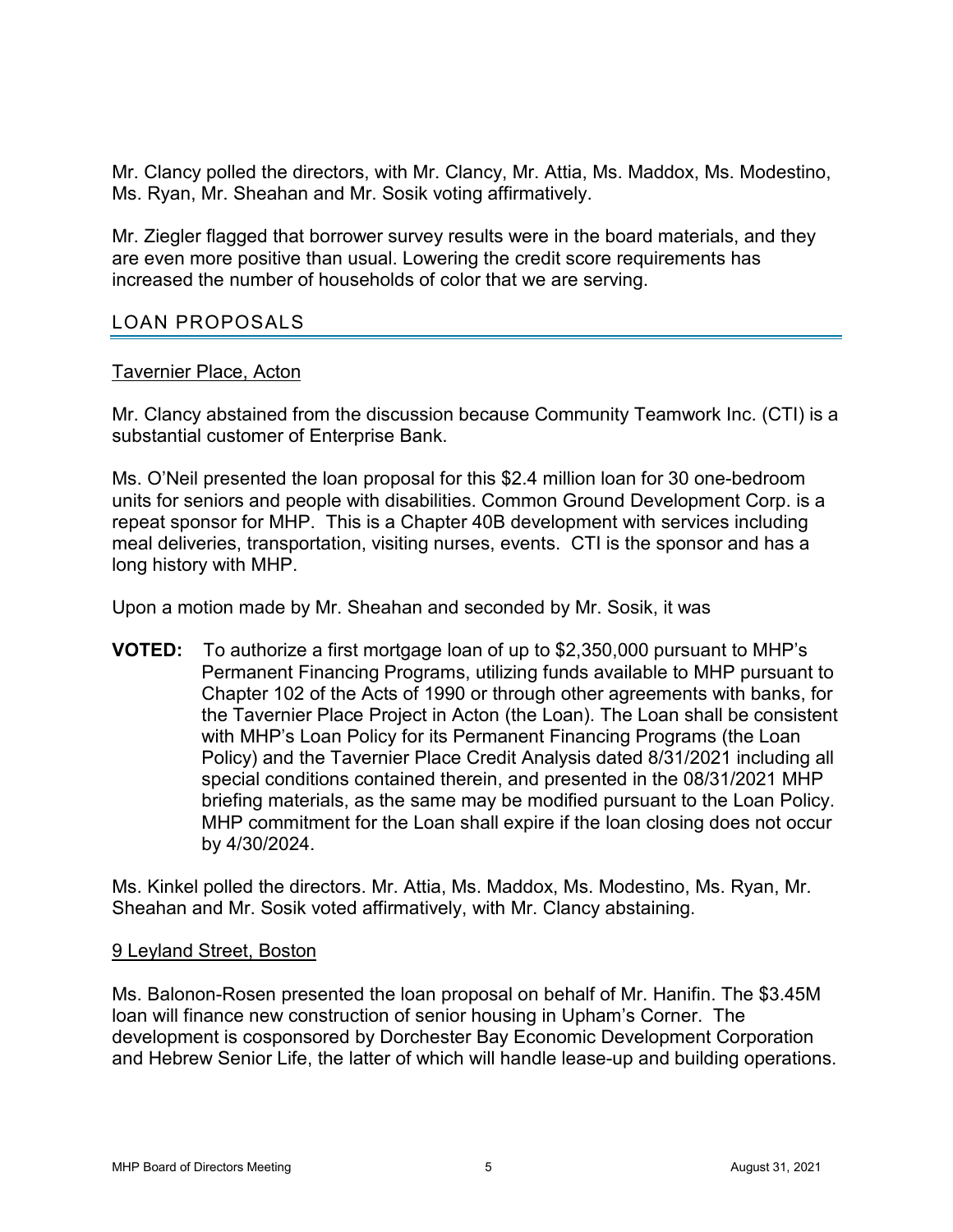In response to a question from Mr. Sosik on whether the 37% loan-to-value ratio was realistic, the team noted that the loan is sized assuming market rents. If the property could not be preserved as affordable in a foreclosure scenario, it could become a market rate property (which has never happened in MHP's history). From an underwriting standpoint, however, the property is not encumbered by a deed restriction. Additionally, MHP would be able to re-syndicate the tax credits to another purchaser.

Upon a motion made by Mr. Sosik and seconded by Mr. Attia, it was

**VOTED:** To authorize a first mortgage loan of up to \$3,450,000 pursuant to MHP's Permanent Financing Programs, utilizing funds available to MHP pursuant to Chapter 102 of the Acts of 1990 or through other agreements with banks, for the 9 Leyland Project in Boston (the Loan). The Loan shall be consistent with MHP's Loan Policy for its Permanent Financing Programs (the Loan Policy) and the 9 Leyland Credit Analysis dated 8/31/2021 including all special conditions contained therein, and presented in the 08/31/2021 MHP briefing materials, as the same may be modified pursuant to the Loan Policy. MHP commitment for the Loan shall expire if the loan closing does not occur by 4/30/2024.

Mr. Clancy polled the directors. Mr. Clancy, Mr. Attia, Ms. Maddox, Ms. Modestino, Ms. Ryan, Mr. Sheahan and Mr. Sosik voted affirmatively.

Mr. Ziegler introduced new staff. In addition to Lisa Braxton, he introduced Emma McGurren, Stephen Lucien, and Matija Jankovic.

## BANK TRANSACTIONS

Vote corrections for Eastern Bank acquisition of Century Bank and Silicon Valley Bank acquisition of Boston Private Bank & Trust Company

Ms. Kinkel explained that the votes previously taken on June 29, 2021, failed to include the formal authorization for MHP to enter into loan documents with Eastern Bank and Silicon Valley Bank, respectively, and ratifying votes were necessary for full signatory authorization.

Upon motion made by Mr. Attia and seconded by Mr. Sheahan, it was

**VOTED:** To authorize the Executive Director, in the name of and on behalf of the Massachusetts Housing Partnership Fund Board ("MHP") to: (1) execute and deliver any and all agreements, documents, certificates or other instruments that he and MHP's legal counsel deem necessary and appropriate, including but not limited to a loan agreement, promissory 2 note, loan participation agreement and limited agency agreement (the "Loan Documents") in order to make \$65,603,916.00 available for call by MHP from Eastern Bank and Eastern Bankshares, Inc. (collectively, "Eastern") pursuant to M.G.L.c.167A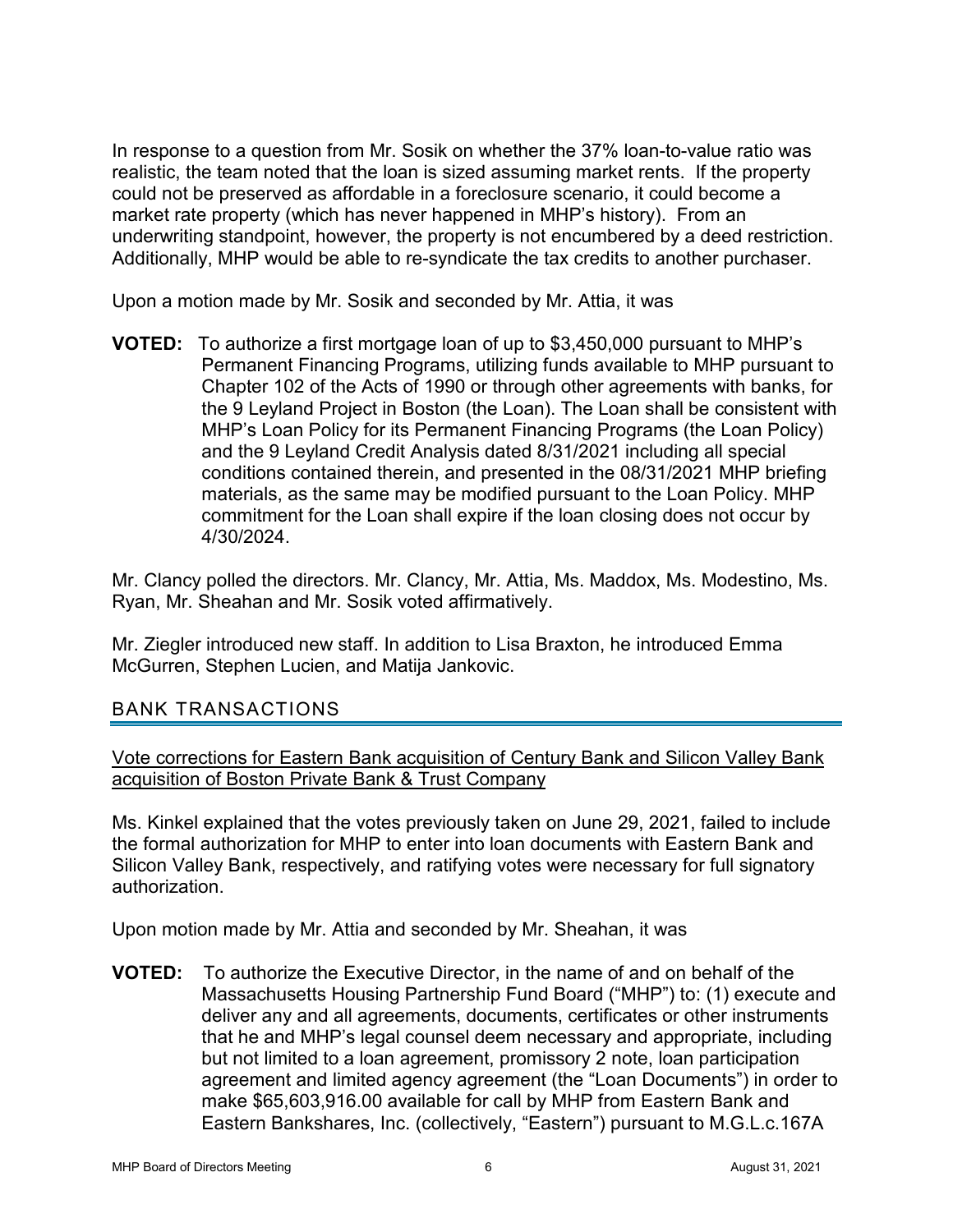and guidelines adopted by MHP; and (2) upon execution of the Loan Documents, to notify the Massachusetts Commissioner of Banks that "satisfactory arrangements" have been made with MHP by Eastern in conjunction with its application to acquire Century Bank and Trust Company and Century Bancorp, Inc., in accordance with M.G.L.c.167A §4 and guidelines adopted by MHP; and to ratify all prior actions taken by the Executive Director in furtherance of the foregoing.

**VOTED:** To authorize the Executive Director, in the name of and on behalf of the Massachusetts Housing Partnership Fund Board ("MHP") to: (1) execute and deliver any and all agreements, documents, certificates or other instruments that he and MHP's legal counsel deem necessary and appropriate, including but not limited to a loan agreement, promissory note, loan participation agreement and limited agency agreement (the "Loan Documents") in order to make \$59,101,966.96 available for call by MHP from Silicon Valley Bank and SVB Financial Group (collectively, "SVB") pursuant to M.G.L.c.167A and guidelines adopted by MHP; and (2) upon execution of the Loan Documents, to notify the Massachusetts Commissioner of Banks that "satisfactory arrangements" have been made with MHP by SVB in conjunction with its application to acquire Boston Private Bank &Trust Company and Boston Private Financial Holdings, Inc., in accordance with M.G.L.c.167A §4 and guidelines adopted by MHP; and to ratify all prior actions taken by the Executive Director in furtherance of the foregoing.

Mr. Clancy polled the directors. Mr. Clancy, Mr. Attia, Ms. Maddox, Ms. Modestino, Ms. Ryan, Mr. Sheahan and Mr. Sosik voted affirmatively.

## Adams Community Bank reorganization

Adams Community Bank will be converting from a mutual savings bank ownership structure into a mutual holding company. Since this transaction does not include the acquisition of any assets located in the Commonwealth, there is no loan obligation to MHP.

Upon motion made by Ms. Ryan and seconded by Mr. Attia, it was

VOTED: To authorize the Executive Director, in the name of and on behalf of the Massachusetts Housing Partnership Fund Board ("MHP"), to notify the Massachusetts Commissioner of Banks that "satisfactory arrangements" have been made with MHP in accordance with M.G.L.c.167A by Adams Community Bank in conjunction with its application to establish a mutual holding company.

Mr. Clancy polled the directors. Mr. Clancy, Mr. Attia, Ms. Maddox, Ms. Modestino, Ms. Ryan, Mr. Sheahan and Mr. Sosik voted affirmatively.